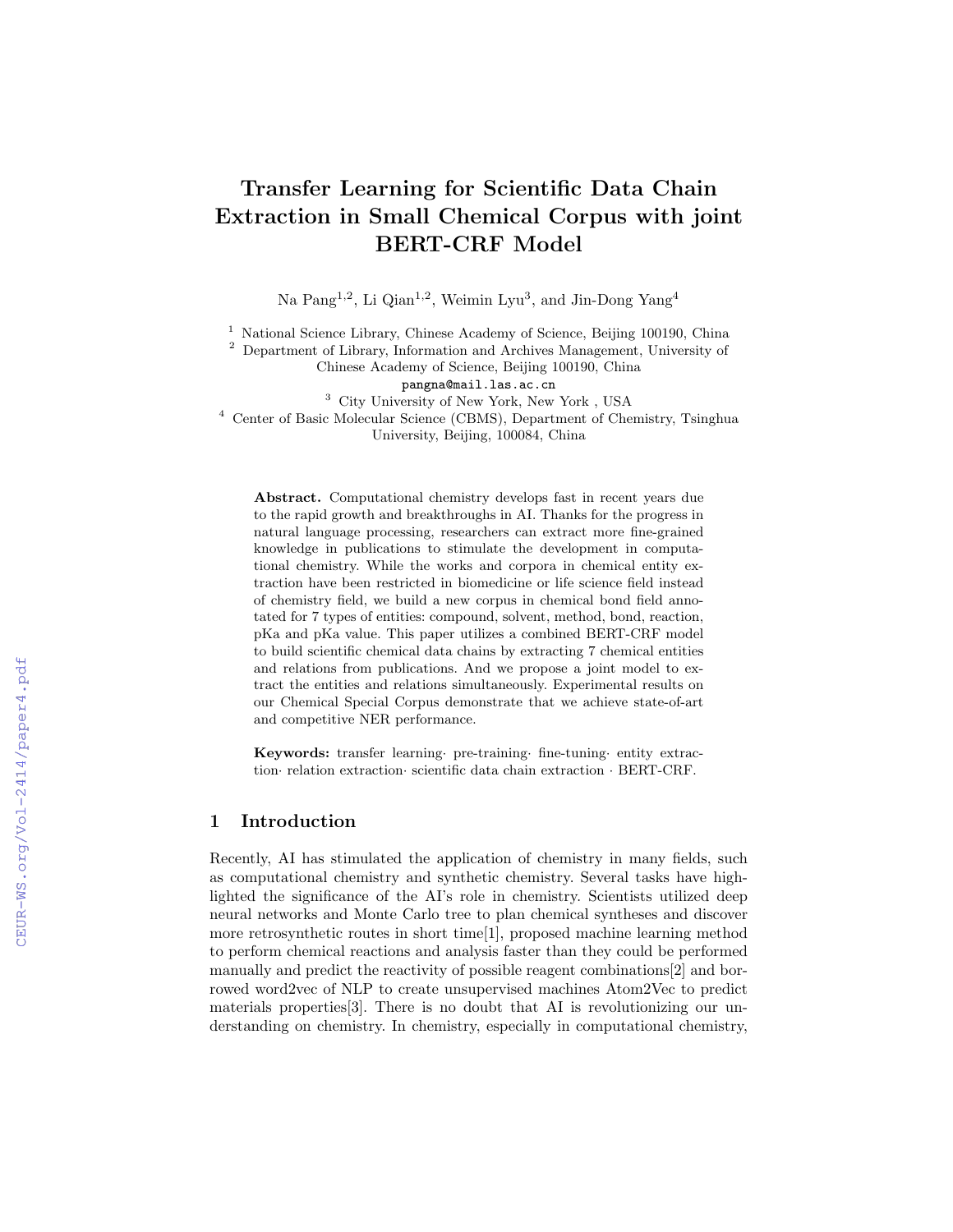though the chemical bond energy (pKa) is essential, most values existing in scientific papers are extracted by experts manually and there exists no work to try to extract the pKa with the method of NLP.

Our project is based on the construction of iBond 3.0 databank (iBond: Internet Bond-energy Databank, website: http://ibond.chem.tsinghua.edu.cn or http://ibond.nankai.edu.cn/). To aid the construction of the iBond databank, we consider automatically extracting scientific data chains to save the workload of experts. But extracting the scientific data chains can never be an easy task. In particular, we consider three challenges in the application of scientific data chains extraction: (1) The existing corpora may not satisfy the aim of our task because they focus on general chemicals or drugs; (2) The popular chemical NER systems use the machine learning methods or deep learning methods, but it requires abundant data to train; (3) Unlike the start-of-art method to extract triplets {E1, relation, E2}, the entities are not confined in triplets and some of them are irrelevant to our relation extraction and some of them do not have 1:1 relation, but more complex 1:n or n:1 relations. These challenges makes extracting scientific chemical data chains significantly a tough task.

The first challenge is caused by corpus accessibility. Currently most experiments to extract named entities and corpora are in the field of biomedicine or life science which focus on extracting the chemical drugs. And the corpora may not be accessible, such as, PubMed corpus and Sciborg corpus [18]. Considering the need of automatically extracting chemical bond energy to promote the development in computational chemistry, and solving challenges of semantic problems and numerous unknown words, we create a new corpus of papers of chemical bond field.

The second challenge is caused by the ability of start-of-art deep learning architecture. The deep learning methods usually requires big data to train in order to get a better model, however the existing corpus for data chain extraction is not only hard to obtain but also in small scale. What's worse, most corpus focus on other fields instead of chemical field. Considering this situation, we also try to use transfer learning method to alleviate the challenge by pre-training on large out-domain chemistry corpus before training on chemical bond in-domain specific corpus.

The third challenge is caused by the aim of our project and the characteristic of our corpus. In our project, we not only extract the entities which have relations, but also extract the irrelevant entities to aid researchers to read and confirm the right relations extracted by our system. And the multiple entities in one relation is more complex than the traditional triplets. For this reason, we construct our own tagging scheme to extract more extensive entities with the combined BERT-CRF model to extract name entity and relations simultaneously to avoid possible loss during above two tasks.

Our contributions: (1) We constructed a specific ChemBE corpus; (2) We utilize transfer learning on pre-training with large relevant corpus to make sure that we could have a competitive result on our minimal dataset; (3) We use BERT-CRF model which combines the BERT model and the CRF model and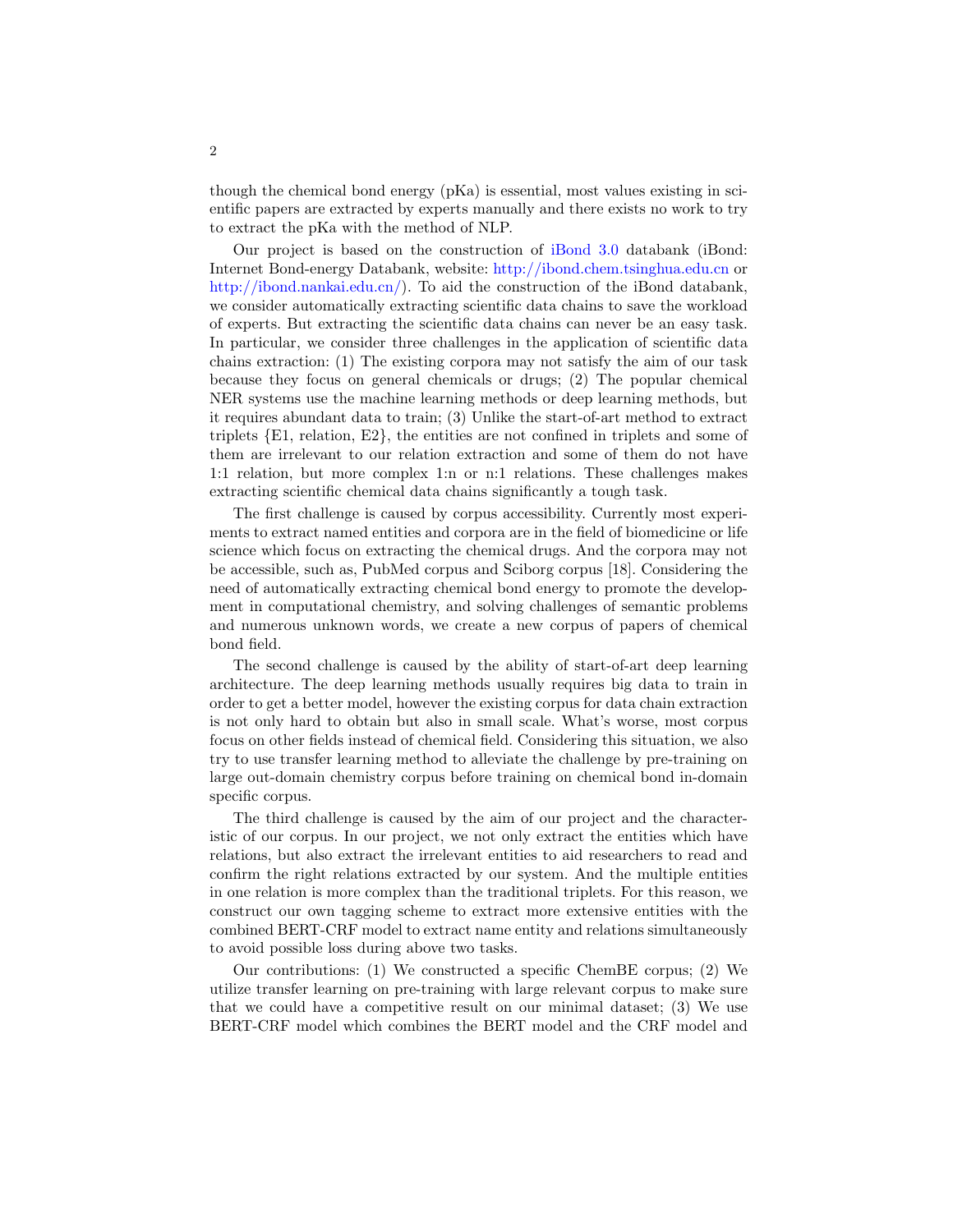utilize a joint tagging scheme to extract entities and relations simultaneously and build our chemical scientific data chain. The code and data sample is on the github (https://github.com/quewentian/ChemBE-bert-CRF).

# 2 Related Works

Entity extraction and relation extraction. Named entity extraction is a main subtask of information extraction. The common NER methods are based on rules, dictionaries, machine learning and deep learning. There are numerous experiments conducted in many fields[4–6]. Relation Extraction is also a crucial task of information extraction. There are 4 types of methods of extracting relationships: fully supervised learning methods[7, 8], distant supervised learning methods[9], tree based methods[10] and joint learning with entity and relation methods[11]. These 4 methods can be classified into 2 models: pipeline models and joint models. The previous three methods are pipeline models which treat entity extraction and relation extraction as two separate tasks, and the last one regards them as one task[11].

In this paper, we focus on the joint learning method to learn entities and relations simultaneously. The joint learning model usually has two methods: parameter sharing[12, 13], and tagging scheme[11]. Parameter sharing model mainly utilizes the sharing parameters of the bottom layers and do different tasks via the upper layers. Tagging scheme model uses new tagging method to convert two tasks into one task and thus one end-to-end model can solve two tasks in the meantime.

Scientific data extraction. Except the traditional entities, there exists a lot of new trials to explore the possibility of extracting the scientific data in the scientific papers to mine the latent potential of scientific papers, such as extracting measured information from text to form a numeric value paired with a unit of measurement with the method of rules[14], utilizing CRF to extract numerical attributes from discharge summary records and SVM to associate correct relation between attributes and values[15].

There are also some works concerning chemistry field[15]. The most tasks relate to the chemical entities are in the biomedicine domain[15], since researchers do not have rich annotated data to learn in the field of Chemistry. For example, in the field of biomedicine, Xie J et al. proposed a method of Bi-LSTM network to extract to extract e-cigarette components[16]. Until 2015, BioCreative put forward CHEMDNER task to specially learn chemical entities and chemical formula[17].

But still, there are several problems about the chemical entity extraction: (1) As for corpora[18], they are mainly in the field of biomedicine ; (2) As for the techniques, the researchers are concentrated in machine learning in chemistry field and deep learning is only applied to biomedical field in English chemical corpora. Researchers have to extract all types of features, thus the generalization ability is not strong. And also, we need mass of data to train the model.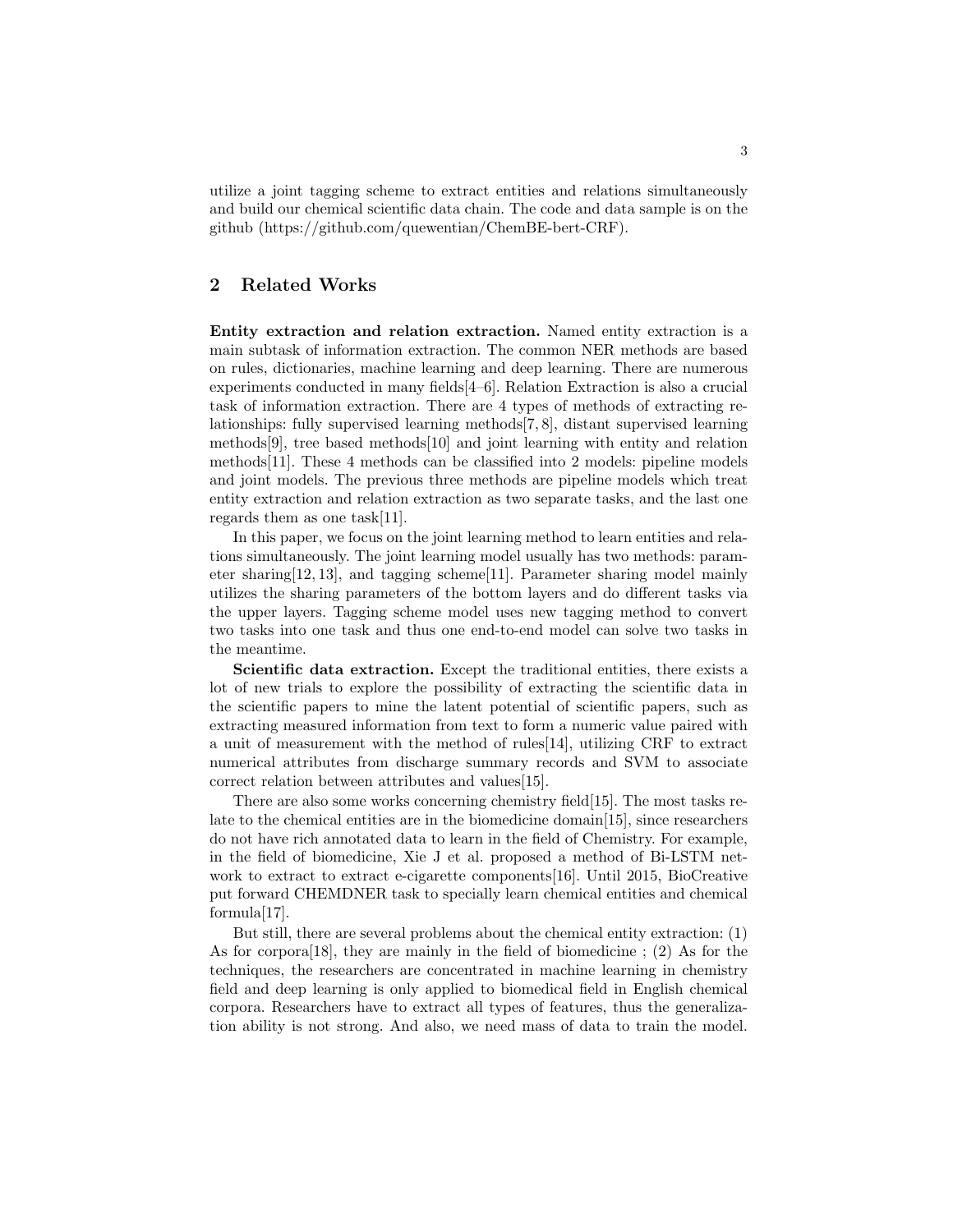Therefore, we need to establish our own specific chemical corpus and apply some techniques to our small corpus.

Transfer learning. Transfer learning could help have better results on small dataset. Upstream unsupervised pre-training can help use less source and time to do the downstream tasks. There are two methods to apply the pretrained language representations to downstream tasks: feature-based approach (eg, ELMO[19]) and fine-tuning approach (eg, GPT[20], GPT2[21], BERT[22]). Feature-based approach includes pre-trained representations as additional features into embeddings. Fine-tuning approach fine-tunes the pre-trained parameters in the specific downstream tasks. In our work, we use BERT in upstream to do pre-training and CRF in downstream to fine-tune with the task-specific data.

### 3 Methods

#### 3.1 Problem Statement

Our main task is to automatically extract the chemical bond energy values in chemistry field publications, since the pKa values are crucial in computational chemistry and well-build pKa values can pave the way for deeper research on computational chemistry. More specifically, we need to extract 7 types of entities and also extract bond energy data chains which contains many relations among 7 types of entities: compound, solvent, reaction, method, chemical bond, Bond Energy(pKa) and Bond Energy value(pKa value), see figure 1. These  $\gamma$  entities will construct a complete chemical bond energy value chain: XX compound has A reaction in B solvent to study the C chemical bond with D method, which  $pKa$ is E value. Figure 2 shows the architecture of our method.



Fig. 1. 7 types of extracted entities

# 3.2 Construct Chemical Bond Knowledge Base and Corpus

We constructed a corpus of Chemistry papers annotated for NER task with the BIO encoding. The original data is from several subdisciplines of chemistry,

4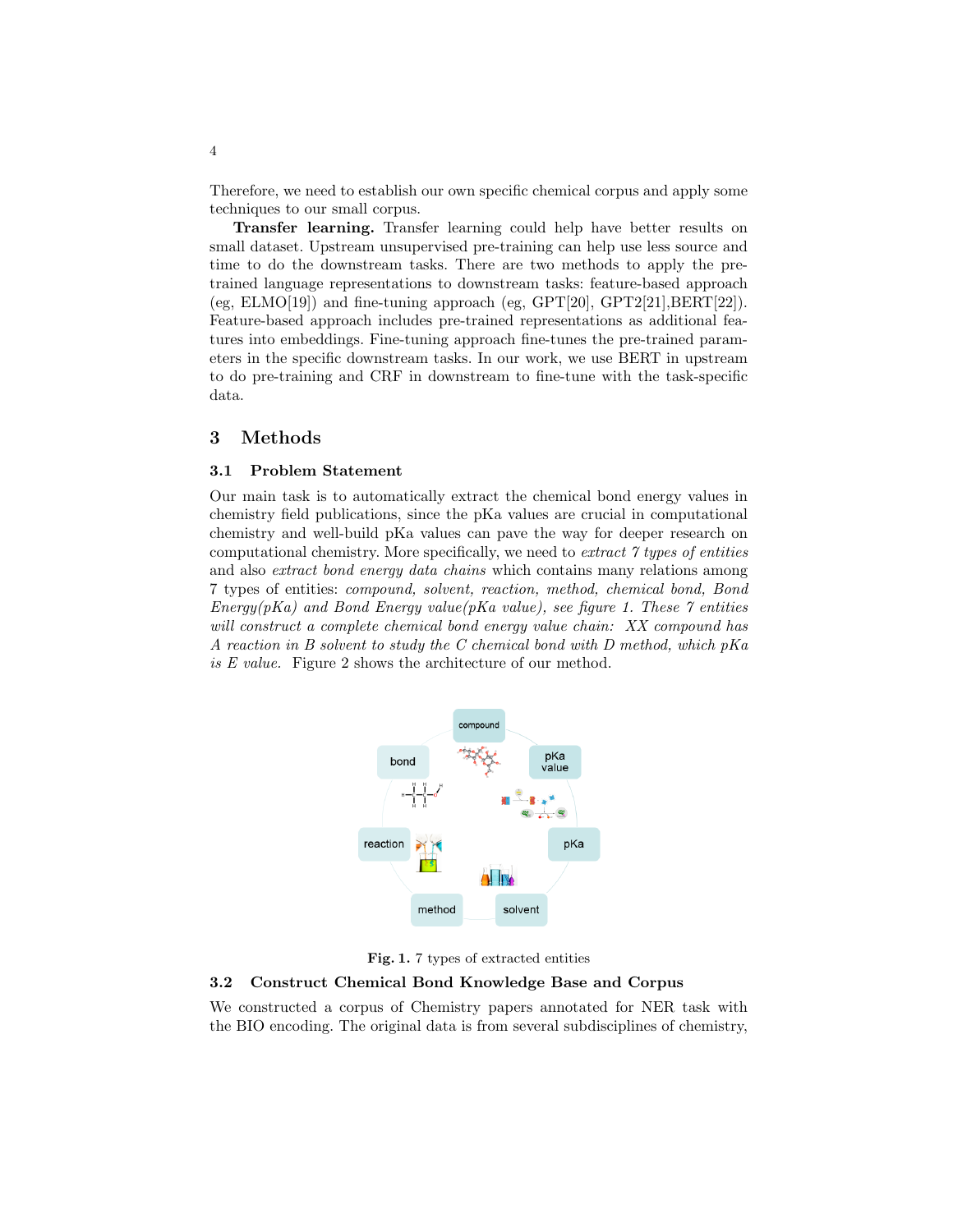

Fig. 2. architecture of our model

such as physical chemistry and surface chemistry. And we utilize more than 20 mainstream academic journals in the related subdisciplines, such as JOURNAL OF THE AMERICAN CHEMICAL SOCIETY and JOURNAL OF ORGANIC CHEMISTRY. We use the interface of Adobe to extract the PDF files into XML version. We have 7 types of entities in our corpus: compound, solvent, method, reaction, bond, bond energy and bond energy value.

We invited chemistry experts from the Department of Chemistry of Tsinghua University and National Science Library of Chinese Academy of Sciences to construct our own chemical bond knowledge base and corpus–ChemBE (Chemical Bond Energy) corpus. The corpus construction process is as picture 3. Table 1 shows the statistics of our chemistry corpus. *ChemBE corpus* is build up with 1900 full papers of chemical bond field following the process of gold standard corpus construction[23]. To ensure our corpus with high quality, two groups of experts viewed the data independently and later inter-annotator agreement was needed to ensure quality. The inter-annotator agreement score is measured by

5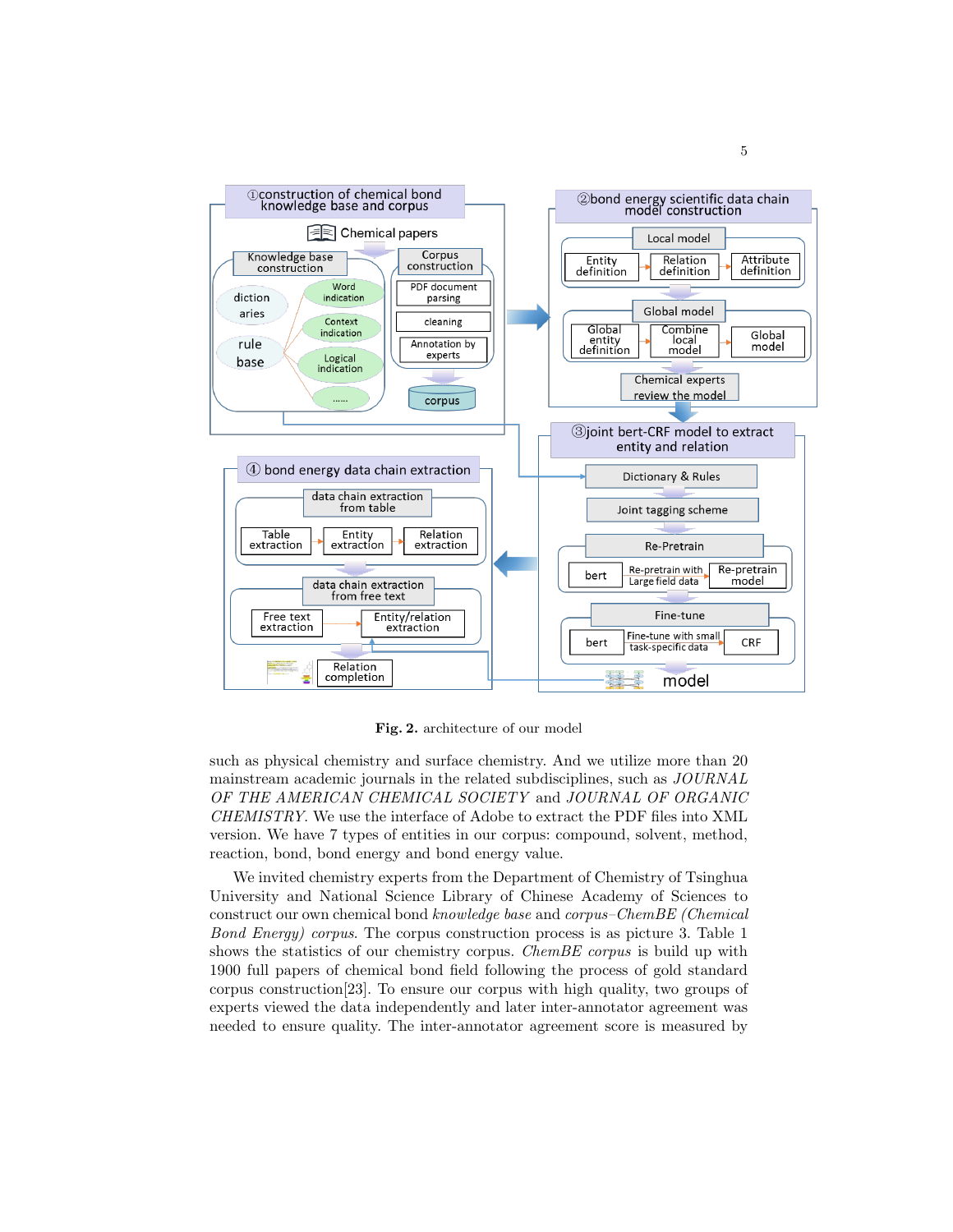F1 score, which can be written as follows (X is group 1 and Y is group 2) and the final F1 score is 89.6%.

$$
Precision(X;Y) = \frac{number\ of\ identical\ annotation\ results\ in\ X\ and\ Y}{number\ of\ annotation\ results\ in\ Y} \tag{1}
$$

Recall(X;Y) = 
$$
\frac{number\ of\ identical\ annotation\ results\ in\ X\ and\ Y}{number\ of\ annotation\ results\ in\ X}
$$
 (2)

$$
F1 = \frac{2 * Precision * Recall}{Precision + Recall}
$$
 (3)

The knowledge base includes dictionaries and rules, which are further used to recognize compounds and bonds later. The dictionaries include basic chemical formula and molecular formula of compounds, roots and affixes, radicals, substitutes, solvent, etc. The rules contain word indication rules, context indication rules and logical indication rules.

| <b>Entity Type</b>           | Total Num |
|------------------------------|-----------|
| Compound                     | 501722    |
| Solvent                      | 99013     |
| Reaction                     | 25841     |
| Method                       | 66124     |
| Bond                         | 19196     |
| Bond Energy(pKa)             | 85312     |
| Bond Energy value(pKa value) | 14826     |

Table 1. Statistics of our chemistry corpus



Fig. 3. process of ChemBE corpus construction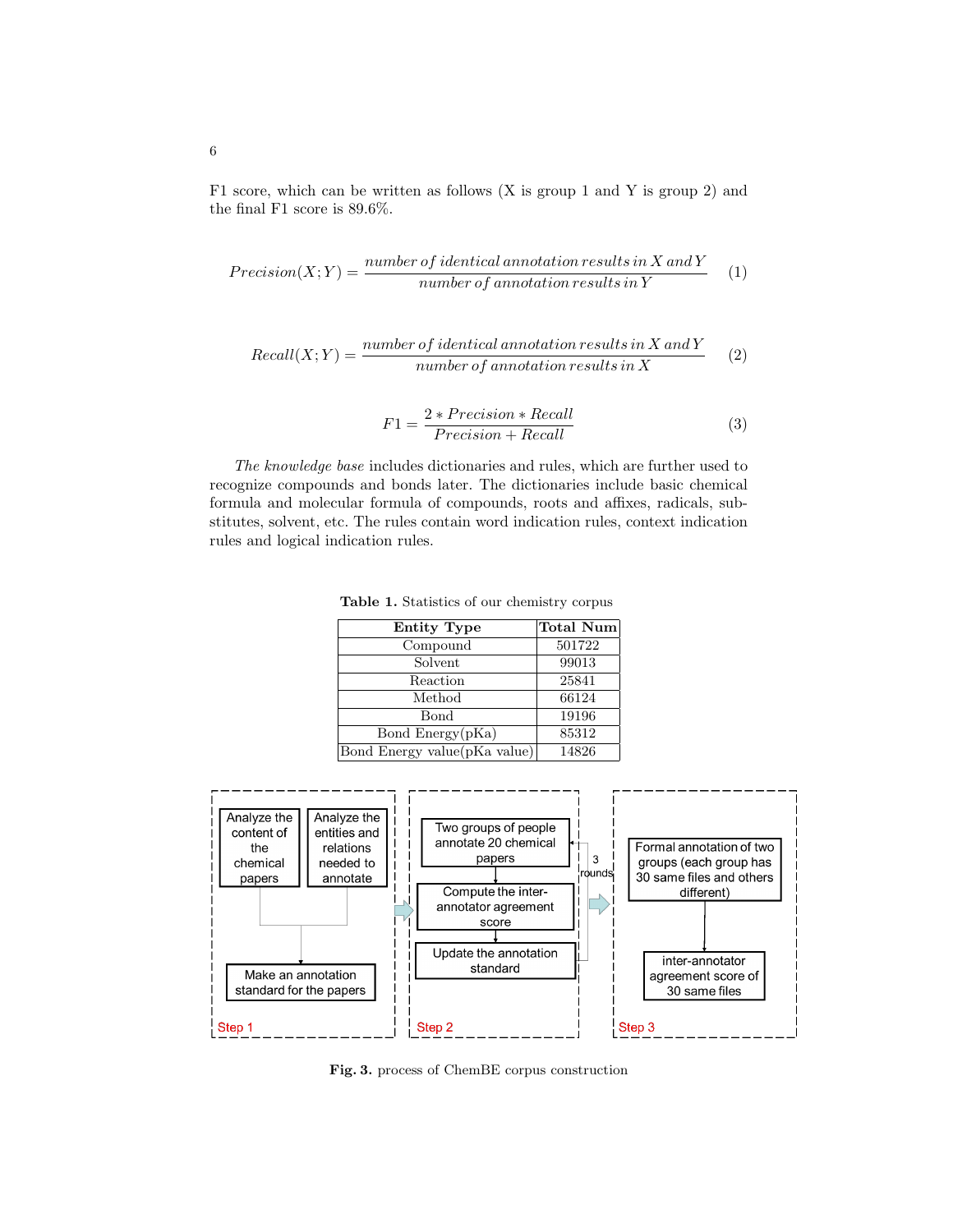#### 3.3 Bond Energy Scientific Data Chain Concept Model

Experts construct our bond energy scientific data chain model to assist our work. Experts build local model and global model to define the entities we need extract. There are 7 entities: compound, solvent, pKa, pKa value, bond, reaction and method. Among all the entities, we define 3 global entities(bond, reaction and method) and 4 local entities(compound, solvent pKa and pKa value). We only need to extract the relations between 4 local entities, since global entities can apply to the whole paper and we do not have to extract relations with global entities.

#### 3.4 Joint BERT-CRF Model

In this part, we construct joint BERT-CRF Model to extract entity and relation simultaneously.

(1) Divide 7 entities into 2 categories and apply different methods to 2 types ( see Table 2).

| <b>Type</b> | Entity                                          | Unknown<br>words | Written form                                                                   | Context                                                                                   | Method                    |
|-------------|-------------------------------------------------|------------------|--------------------------------------------------------------------------------|-------------------------------------------------------------------------------------------|---------------------------|
| Type1       | Compound,<br>chemical bond                      | Much             | Regular<br>e.g.,<br>1,8-Dihydroxy-4-naphthoic High demand<br>acid.<br>O-H bond |                                                                                           | Dictionaries<br>and rules |
| Type2       | Solvent, method,<br>reaction, pKa,<br>pKa value | Little           | Irregular                                                                      | Low demand:<br>polysemy<br>$(e.g.,$ solution $ BERT + CRF $<br>means solvent<br>or answer |                           |

Table 2. Annotated text corpora for training and assessment of chemical NER tools

First, We use the established dictionaries and rules to replace compound and chemical bond entities with two marks: \$CMP\$ and \$BOND\$. Then, in the later deep learning process, we can avoid the unknown words trouble.

(2) Build our tagging scheme.

We build our own tagging scheme to extract both entities and relationships in the same time. In our tagging scheme, we only focus on only one relation between a pair of entities in our local models. Thus we define minimum relations between our local entities: compound-energy(CE) relation, solvent-energy(SE) relation and energy-energy value(EE) relation (see Figure 4). Among these relations, CE relation means "attribute", SE means "measure in" and EE relation means "the value of.

And we define our tagging scheme like this (see Figure 5):  $\leq$  position information, entity information, relation information>. We give an annotation example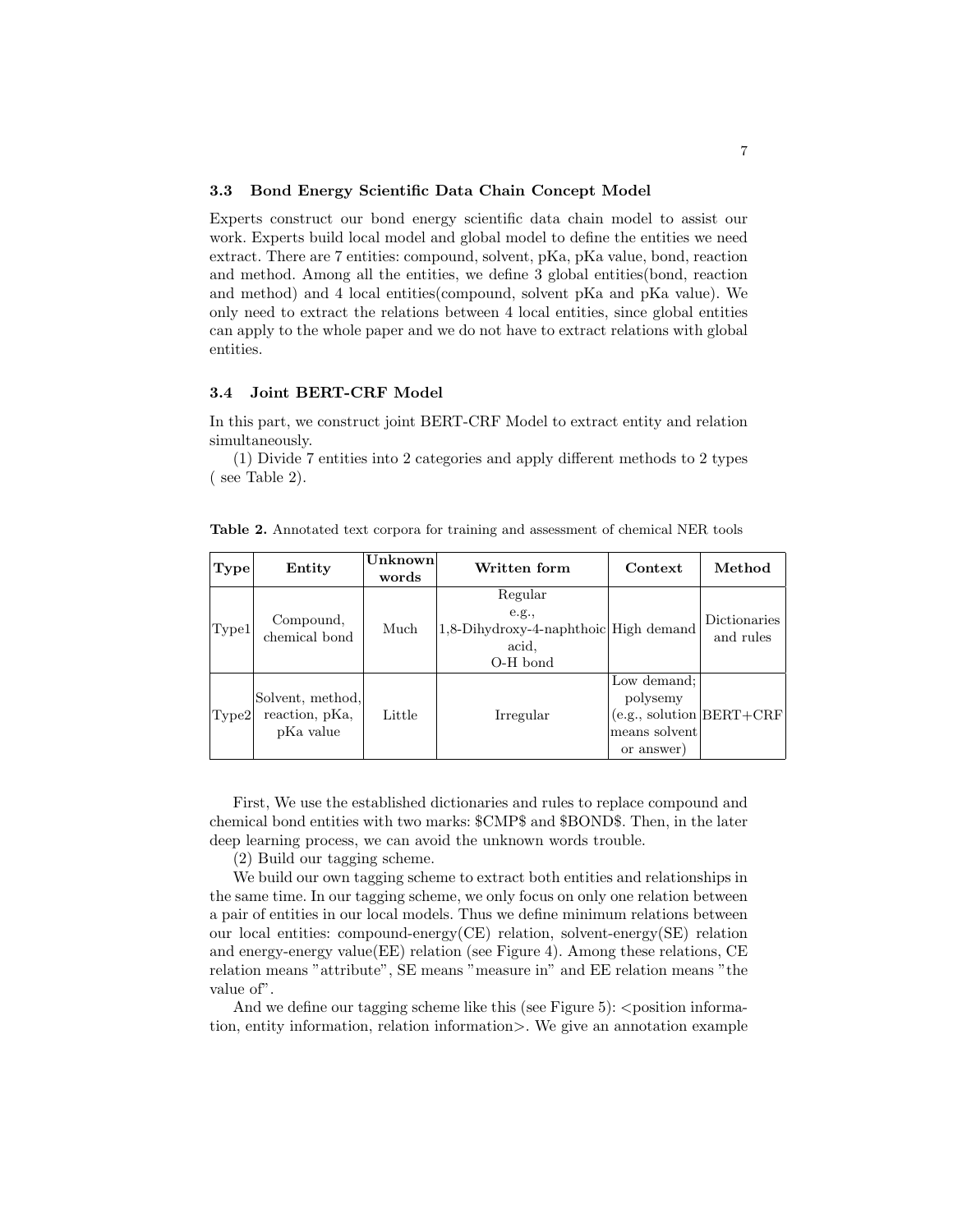

Fig. 4. 3 defined types of relations

(see Figure 6). The position information has 2 options: B and I, which means "begin" and "inter", respectively. The entity information has three options: compound, solvent and pKa value (the global entities and pKa entity not include, we only want to extract the relations of the other three local entities with pKa entity). The relation information has 4 options: CE (compound-pKa), SE(solventpKa), EE(pKa-pKa value) and NR(we only extract one relation among one pair of entities, thus we ignore other relations and all give them one tag  $\langle NR \rangle$ , which means "no relation"). Other irrelevant words are tagged as  $\langle \text{O} \rangle$ .

# p-hydroxybenzoic

|             | CMP             | CF>              |
|-------------|-----------------|------------------|
| Position    |                 | Relation         |
|             | Entity          |                  |
| Information | Information     | Information      |
|             |                 |                  |
| B: begin    | CMP: compound   | CE: attribute    |
| I: inter    | SVN: solvent    | SE: measure in   |
| $O:$ other  | ENG: pKa        | FF: the value of |
|             | EGVL: pKa value |                  |
|             | MTH · method    |                  |
|             | RCT: reaction   |                  |
|             | BOND: bond      |                  |

Fig. 5. tagging scheme



Fig. 6. annotation example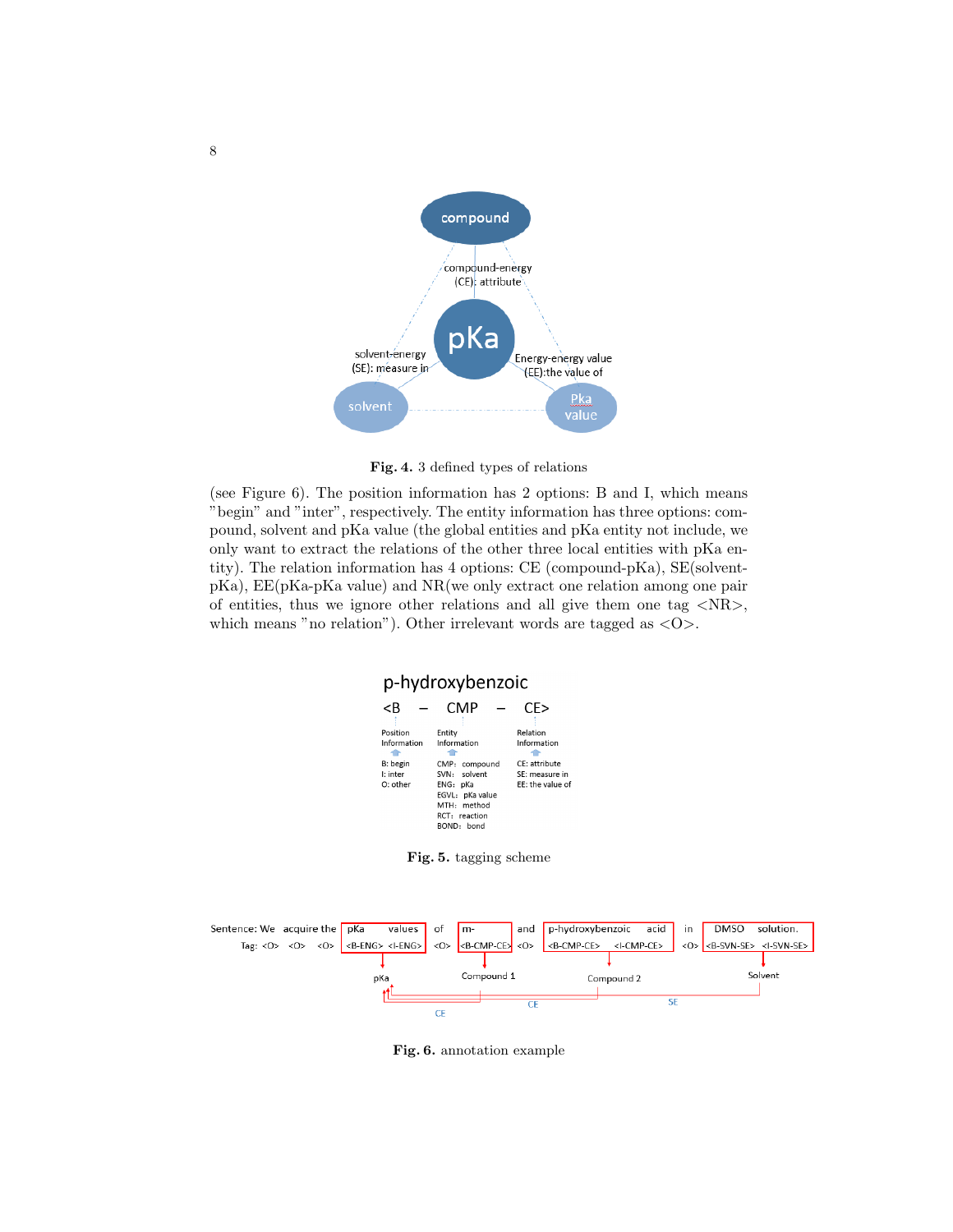Thus, in our tagging scheme, when extract entities,  $\langle B\text{-}\text{CMP-CE}\rangle$  and  $\langle B\text{-}$ CMP-NR> are equal, because we do not pay attention to the relations. In other words, we only pay attention to the first two parts in the tags. If an entity should be tagged as <B-CMP-CE>, we think <B-CMP-NR> extracts the correct entity, but the wrong relation.

(3) Re-pretrain BERT parameters with our large field data.

BERT, which is constructed of multilayer bidirectional Transformer, is a contextualized word representation model based on mask language model and next sentence prediction task. We replace the unused words in the vocabulary of BERT with some common chemical terms and re-pretrain the pre-trained parameters of BERT base trained on with 700,000 abstracts in the field of chemical bond energy, which was originally trained on 800M words of BooksCorpus and 2,500M words of English Wikipedia.

(4) Fine-tune with small task-specific data. In the downstream NER task, we use the CRF layer to replace the original softmax layer and get better performance.

First, we use the BERT built-in softmax layer[22] to predict the labels. BERT defines two vectors in fine-tuning process: a start vector S and an end vector E. And during the fine-tuning process, we feed the final hidden representation  $T_i \in$  $R<sup>H</sup>$  into classification layer and the we get a K dimensional vector, the possibility of the output vector belonging to category j is:

$$
P_j(z) = \frac{e^{z^j}}{\sum_{i=0}^k e^{z^k}}
$$
 (4)

Then, we add the CRF layer after BERT model to do the downstream NER task. The CRF layer has a state transition matrix can use past and future tags to predict the current tag and scores possible tags to give a probability of the tag sequence. Given a sequence of input  $x = \{x_1, x_2, ..., x_n\}$ , a sequence of predictions  $y = \{y_1, y_2, ..., y_n\}$ , we define the score of the predictions as following:

$$
S(x,y) = \sum_{i=0}^{n} A_{y_i, y_{i+1}} + \sum_{i=0}^{n} O_{i, y_i}
$$
 (5)

where A is a transition scores matrix, and O is the output matrix of BERT.

We use our ChemBE corpus to train our BERT+CRF model (see Figure 7).

#### 3.5 Extract bond energy data chain

(1) Extract data chain from table.

Tables always have some crucial entity and relation data. To some extent, extracting information from tables is not very tough, since tables have semistructured data. We use dictionaries and rules to extract the entities and relations from tables.

(2) Extract data chain from free text.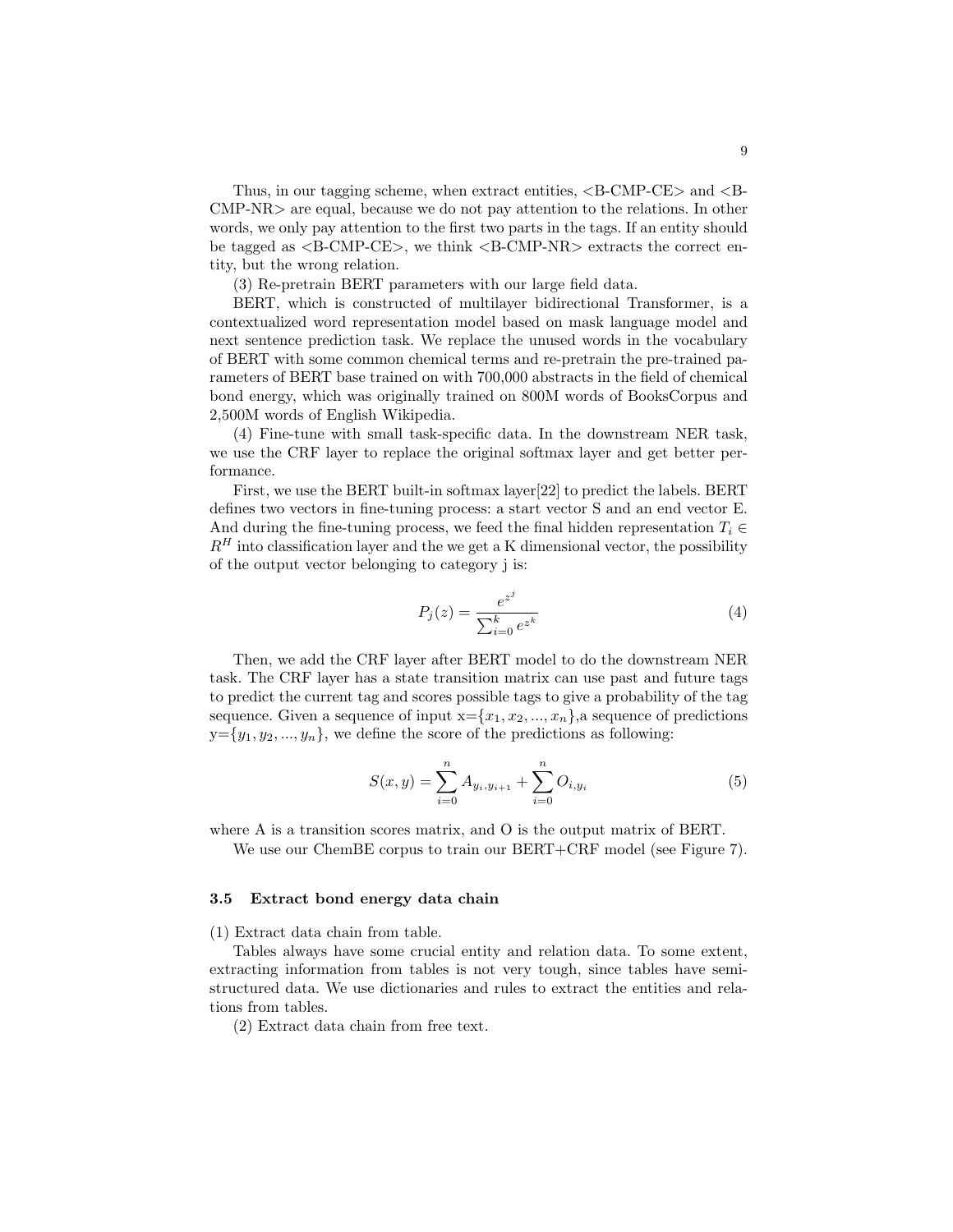

Fig. 7. joint BERT+CRF model

We use our BERT+CRF model to predict the entities and relations in the free text.

(3) Complete the relations extracted from tables and free text.

Use entities and relation from the context and from the free text to complete our scientific data chain of pKa.

# 4 Experiments

Entity extraction. We conduct 6 different experiments to extraction chemical entities. First, we use the traditional pre-training methods and downstream BiLSTM+CRF networks: Glove+BiLSTM+CRF and ELMO+BiLSTM+CRF. Then we use bert as pre-training method and two different downstream networks: softmax and CRF. We also use different parameters: parameters with only BERT pretraining and parameters with our re-pretraining with our chemical corpus. The results are shown in Table 3. We need to stress that as for compound and chemical bond entities, we use the dictionaroes and rules, not the deep learning method. We also make statistical analysis of different entities

| <b>Settings</b>                                                                        | Task | $\mathbf{P}$                | R. | F1 |
|----------------------------------------------------------------------------------------|------|-----------------------------|----|----|
| $Glove + BiLSTM + CRF$                                                                 |      | Entity 83.61% 79.06% 81.27% |    |    |
| $\overline{\text{ELMO} + \text{BiLSTM} + \text{CRF}}$                                  |      | Entity 85.68% 80.29% 82.90% |    |    |
| BERT+softmax                                                                           |      | Entity 89.15% 82.76% 85.84% |    |    |
| BERT+softmax+re-pretrain Entity $89.69\%$ $83.11\%$ $86.27\%$                          |      |                             |    |    |
| <b>BERT+CRF</b>                                                                        |      | Entity 91.56% 87.27% 89.36% |    |    |
| $\overline{\text{BERT} + \text{CRF} + \text{re-pretrain}}$ Entity 92.29% 87.48% 89.82% |      |                             |    |    |

Table 3. Entity extraction experiment results

of the most competitive model-BERT+CRF model (see Table 4).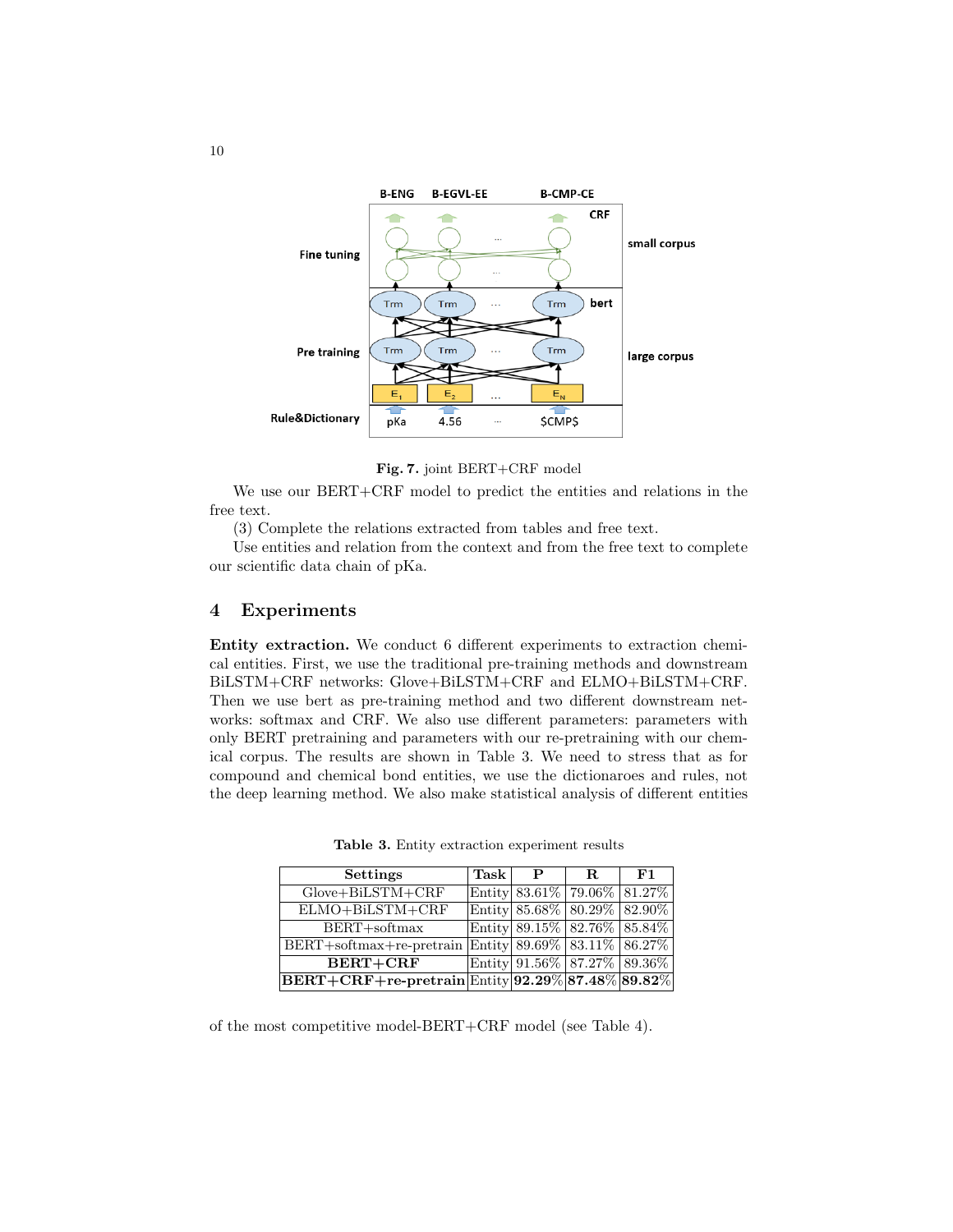| <b>Entities</b>               | P | R. | F1                      |
|-------------------------------|---|----|-------------------------|
| Compound 86.67% 84.78% 85.71% |   |    |                         |
| <b>Bond</b>                   |   |    | 87.65% 84.52% 86.06%    |
| Method                        |   |    | $92.37\%$ 85.15% 88.61% |
| Solvent                       |   |    | $91.52\%$ 85.03% 86.16% |
| Reaction                      |   |    | 93.75% 85.23% 89.29%    |
| pKa                           |   |    | 92.66% 95.28% 93.95%    |
| pKa value                     |   |    | $91.67\%$ 87.30% 89.43% |

Table 4. Experiment results of different types of entities of BERT+CRF model

As we can see in Table 3, our BERT+CRF model with re-pretrain parameters outperforms other models significantly. BERT+CRF model gains 3.72% improvement with no re-pretrained parameters and 3.66% improvement with repretrained parameters in F1 score, respectively. With re-pretrained parameters, BERT+softmax model gains a slight improvement of 0.43% and BERT+CRF model gains a slight improvement of 0.26%.

Relation extraction. This is also the results of previous 6 different experiments, because we extract entities and simultaneously. Here, we only focus on the results of the relation extraction. The results are shown in Table 5.

| <b>Settings</b>                                                                           | Task                                   | P                          | R. | F1 |
|-------------------------------------------------------------------------------------------|----------------------------------------|----------------------------|----|----|
| $glove + BiLSTM + CRF$                                                                    | Entity                                 | $80.07\%$ 77.16\% 78.59\%  |    |    |
| ELMO+BiLSTM+CRF                                                                           | Entity                                 | $ 83.71\% 78.69\% 81.12\%$ |    |    |
| $BERT + softmax$                                                                          | Relation $84.37\%$ $83.14\%$ $83.75\%$ |                            |    |    |
| BERT+softmax+re-pretrain Relation 85.79% 84.30% 85.04%                                    |                                        |                            |    |    |
| <b>BERT+CRF</b>                                                                           | Relation 87.82\% 86.16\% 86.98\%       |                            |    |    |
| $ \text{BERT}+\text{CRF}+\text{re-pretrain} \text{Relation} 88.46\% \,85.71\%\, 87.07\% $ |                                        |                            |    |    |

Table 5. Relation extraction experiment results

Results of different types of relations of BERT+CRF model are shown in Table 6. In relation extraction part, BERT+CRF model also have a comparably competitive result than built-in softmax model. With no re-pretrained parameters, BERT+CRF model sees an improvement of 3.23% in F1 score. With re-pretrained parameters, BERT+CRF model improves F1 score from 85.04% to 87.07%. The precision and F1 score of BERT+CRF model with re-pretrained parameters are better than others. However, the recall of BERT+CRF model declines slightly with re-pretrained parameters, compared with no re-pretrained parameters.

As we can see in Table 6, the CE relation is the toughest one among 3 relations. The reason behind this is that in our corpus, the compound is the entity of highest frequency. But the proportion of compound with CE relation is relatively small which requires high demand of contextual semantic information.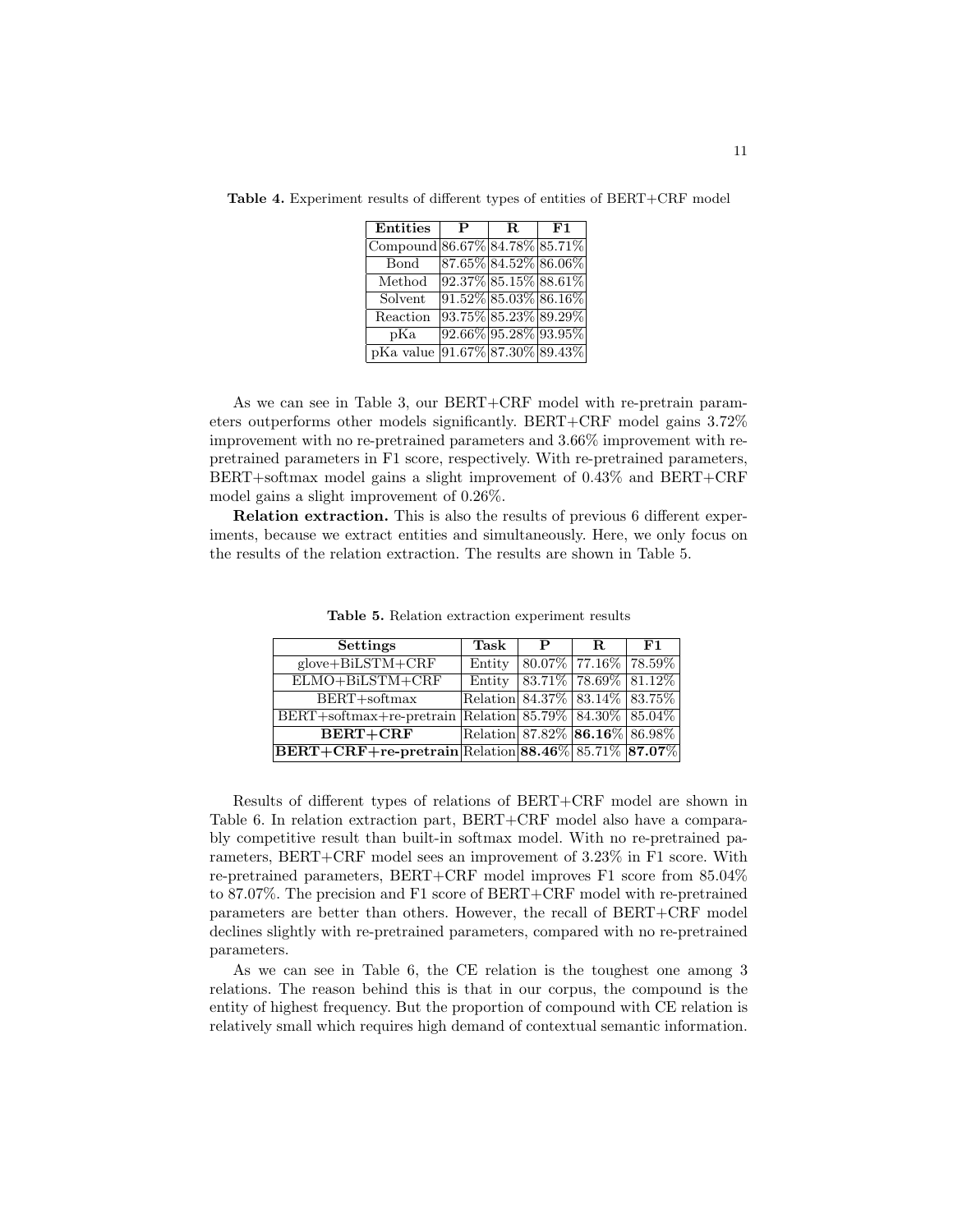Table 6. Experiment results of different types of relations of BERT+CRF model

| Relations | P | R. | F1                          |
|-----------|---|----|-----------------------------|
| CE        |   |    | $ 78.57\% 84.61\% 81.48\% $ |
| SE.       |   |    | $89.77\%$ 85.86% 87.78%     |
| EE.       |   |    | $ 88.89\% 85.71\% 87.27\% $ |

And during the annotation process, experts sometimes make mistakes easily as well.

Results presentation. We display our entity extraction and relation extraction results as Figure 8. One color represents one type of entity, and arrows represent the relations between entities.



Fig. 8. Presentation of our results

# 5 Conclusions

We propose a joint BERT+CRF model to extract entities and relations simultaneously. The contribution of our work is threefold: (1) We construct a new chemical bond energy (pKa) corpus annotated for 7 types of entities and 3 types of relations. (2) We construct a joint model that could extract a chemical scientific data chain with multiple entities and relations simultaneously and the relation is not the traditional 1:1 entity pairs but 1:n or n:1 entity pairs. (3) We investigate the performance of adding other task-specific network to downstream tasks of BERT. And the result shows that adding CRF to downstream NER tasks may outperform simple softmax in our specific corpus.

# 6 Acknowledgements

The research work is supported by the Special foundation of Science and Technology Resources Survey (No.2018FY201202). We would like to thank the support by the Center of Basic molecular Science at Tsinghua University and National Science Library of Chinese Academy of Science. We thank Huizhou Liu, Li Qian, Jinpei Cheng, Jin-Dong Yang and Sanzhong Luo for the insightful suggestions and discussions.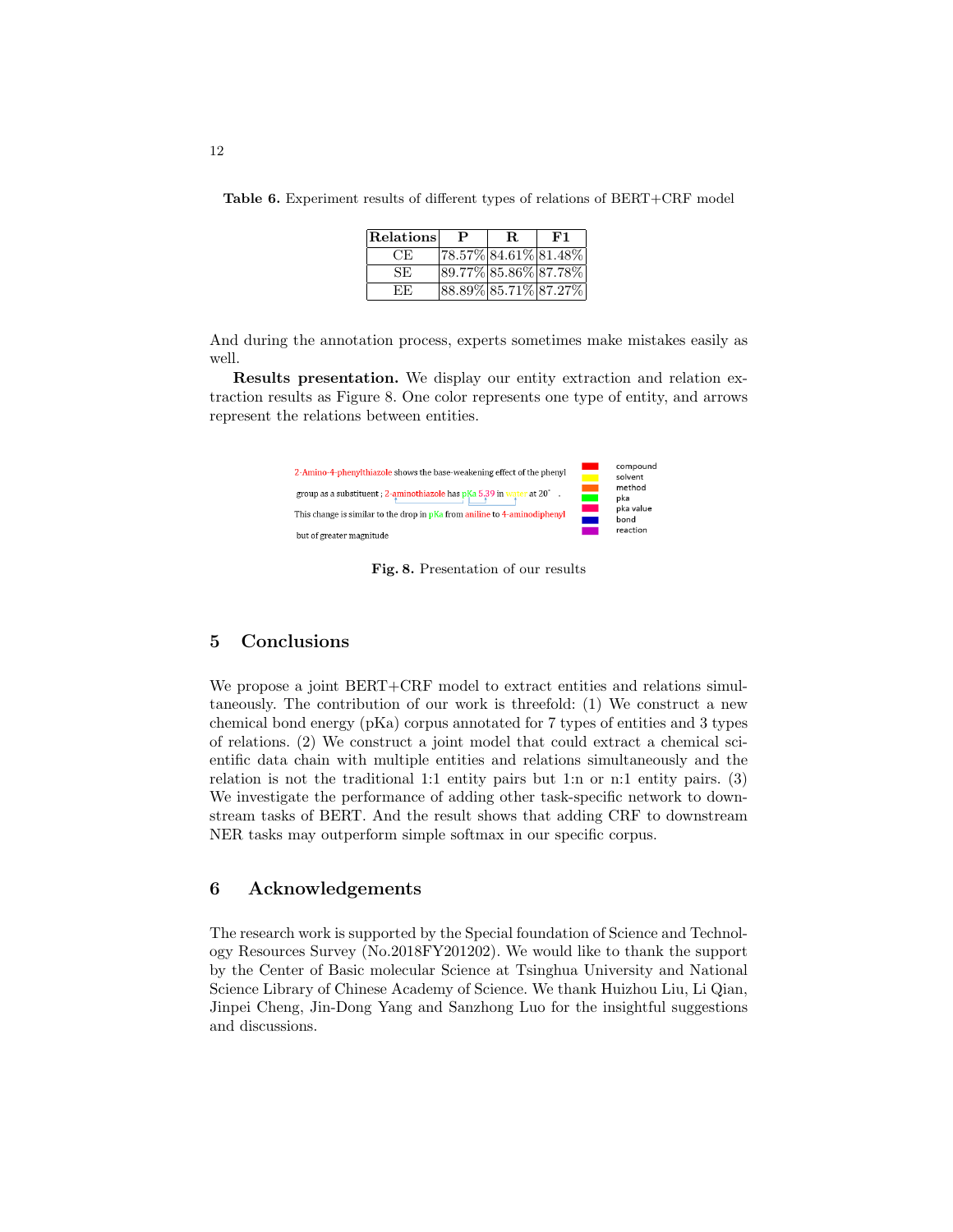## References

- 1. Segler M H S, Preuss M, Waller M P. Planning chemical syntheses with deep neural networks and symbolic AI[J]. Nature, 2018, 555(7698): 604.
- 2. Granda J M, Donina L, Dragone V, et al. Controlling an organic synthesis robot with machine learning to search for new reactivity [J]. Nature, 2018, 559(7714): 377.
- 3. Zhou Q, Tang P, Liu S, et al. Atom2Vec: learning atoms for materials discovery[J]. arXiv preprint arXiv:1807.05617, 2018.
- 4. Lin W, Ji D, Lu Y. Disorder recognition in clinical texts using multi-label structured SVM[J]. BMC bioinformatics, 2017, 18(1): 75.
- 5. Wagstaff K L, Francis R, Gowda T, et al. Mars Target Encyclopedia: Rock and Soil Composition Extracted from the Literature[J]. 2018.
- 6. Liu Z, Tang B, Wang X, et al. De-identification of Clinical Notes via Recurrent Neural Network and Conditional Random Field[J]. Journal of Biomedical Informatics, 2017, 75S:S34.
- 7. Zeng D, Liu K, Lai S, et al. Relation classification via convolutional deep neural network[J]. 2014.
- 8. Zhou P, Shi W, Tian J, et al. Attention-based bidirectional long short-term memory networks for relation classification[C]//Proceedings of the 54th Annual Meeting of the Association for Computational Linguistics (Volume 2: Short Papers). 2016, 2: 207-212.
- 9. Lin Y, Shen S, Liu Z, et al. Neural relation extraction with selective attention over instances[C]//Proceedings of the 54th Annual Meeting of the Association for Computational Linguistics (Volume 1: Long Papers). 2016, 1: 2124-2133.
- 10. Miwa M, Bansal M. End-to-end relation extraction using lstms on sequences and tree structures[J]. arXiv preprint arXiv:1601.00770, 2016.
- 11. Zheng S, Wang F, Bao H, et al. Joint extraction of entities and relations based on a novel tagging scheme[J]. arXiv preprint arXiv:1706.05075, 2017.
- 12. Zheng S, Hao Y, Lu D, et al. Joint entity and relation extraction based on a hybrid neural network[J]. Neurocomputing, 2017, 257: 59-66.
- 13. Li F, Zhang M, Fu G, et al. A neural joint model for entity and relation extraction from biomedical text[J]. BMC bioinformatics, 2017, 18(1): 198.
- 14. Maiya A S, Visser D, Wan A. Mining Measured Information from Text[J]. 2015, 76(2):899-902.
- 15. Sarath P R, Sunil Mandhan, Yoshiki Niwa. Numerical Atrribute Extraction from Clinical Texts[J]. 2016.]
- 16. Xie J, Liu X, Dajun Zeng D. Mining e-cigarette adverse events in social media using Bi-LSTM recurrent neural network with word embedding representation[J]. Journal of the American Medical Informatics Association, 2017, 25(1): 72-80
- 17. Wei C H, Peng Y, Leaman R, et al. Overview of the BioCreative V chemical disease relation (CDR) task $\left[\frac{C}{r}\right]$  receedings of the fifth BioCreative challenge evaluation workshop. 2015: 154-166.
- 18. Tim Rocktschel, Weidlich M , Leser U . ChemSpot: A Hybrid System for Chemical Named Entity Recognition[J]. Bioinformatics, 2012, 28(12):1633-40.
- 19. Peters M E, Neumann M, Iyyer M, et al. Deep contextualized word representations[J]. arXiv preprint arXiv:1802.05365, 2018.
- 20. Radford A, Narasimhan K, Salimans T, et al. Improving language understanding by generative pre-training[J]. URL https://s3-us-west-2. amazonaws. com/openaiassets/research-covers/languageunsupervised/language understanding paper. pdf, 2018.